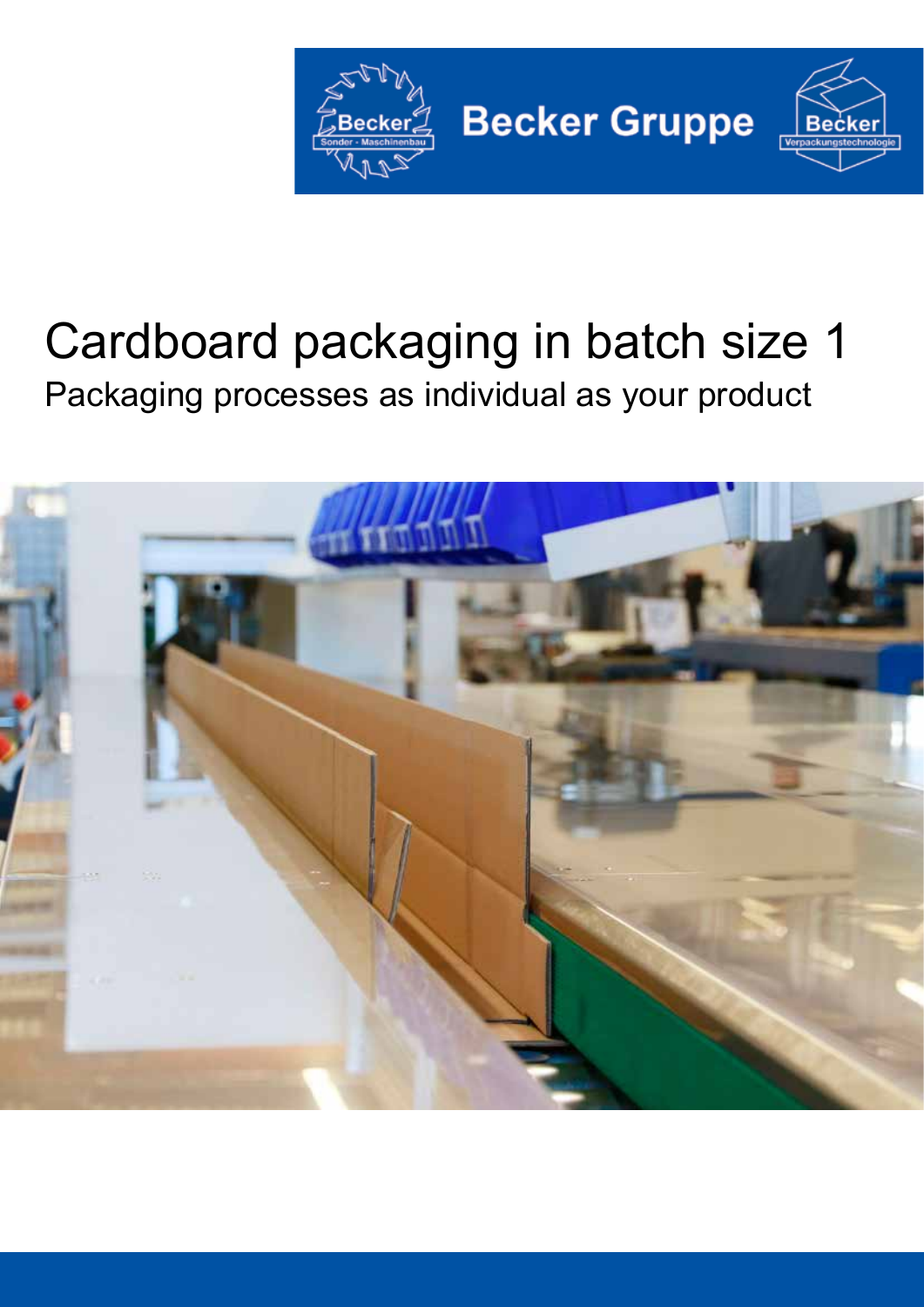## **Becker Verpackungstechnik**

Customized mechanical engineering solutions



The **Becker Group** was founded in 1991 and is headquartered in **Langenberg**, North Rhine-Westphalia. Today, the company consists of **Becker Sonder-Maschinenbau** and **Becker Verpackungstechnologie**. We provide complete solutions from a single source, ranging from a single machine to a complete solution, from conception to commissioning, from a sawing solution to a packaging machine. On 9,000 m2 of office and hall space, around 120 employees develop innovative solutions for various industries with a great deal of creativity and **technical know-how**. We are your partner for design and project management, production, assembly, electrical wiring, programming, commissioning and our extensive after-sales service.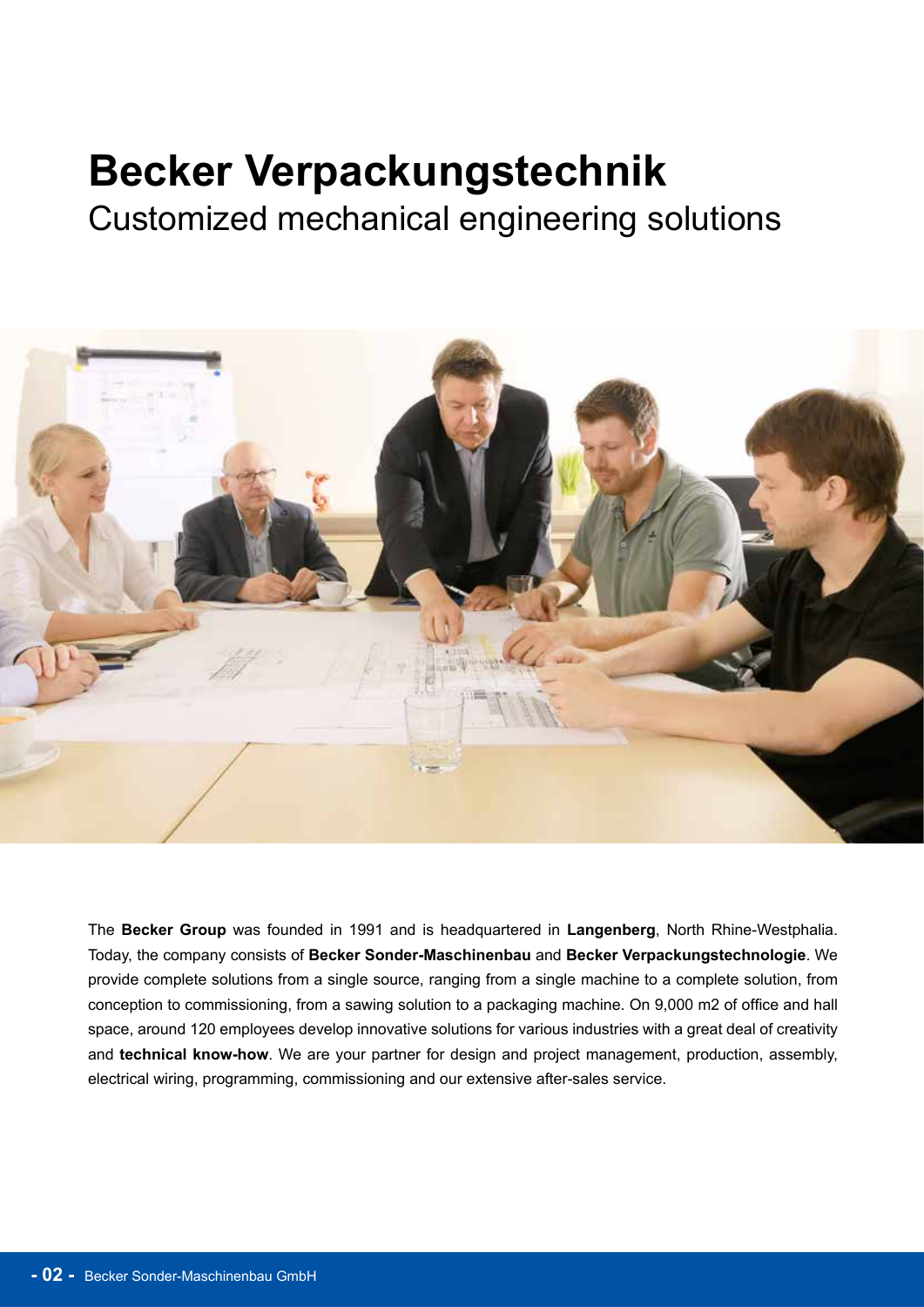

The growing demand for increasing product variety in **batch size 1** as well as continually increasing demands on the degree of automation require solutions for maximum flexibility in packaging technology. **Individually**  tailored packaging processes based on flexibly cut and creased cardboard boxes, help you to minimise a complex cardboard management and all associated costs. We work with you to develop the optimum packaging for your product in our specially designed **Competence Centre Packaging**. While good product protection and the consideration of low procurement costs are imperative, the ecological consideration of the packaging and the use of only one packaging material is also important to us.

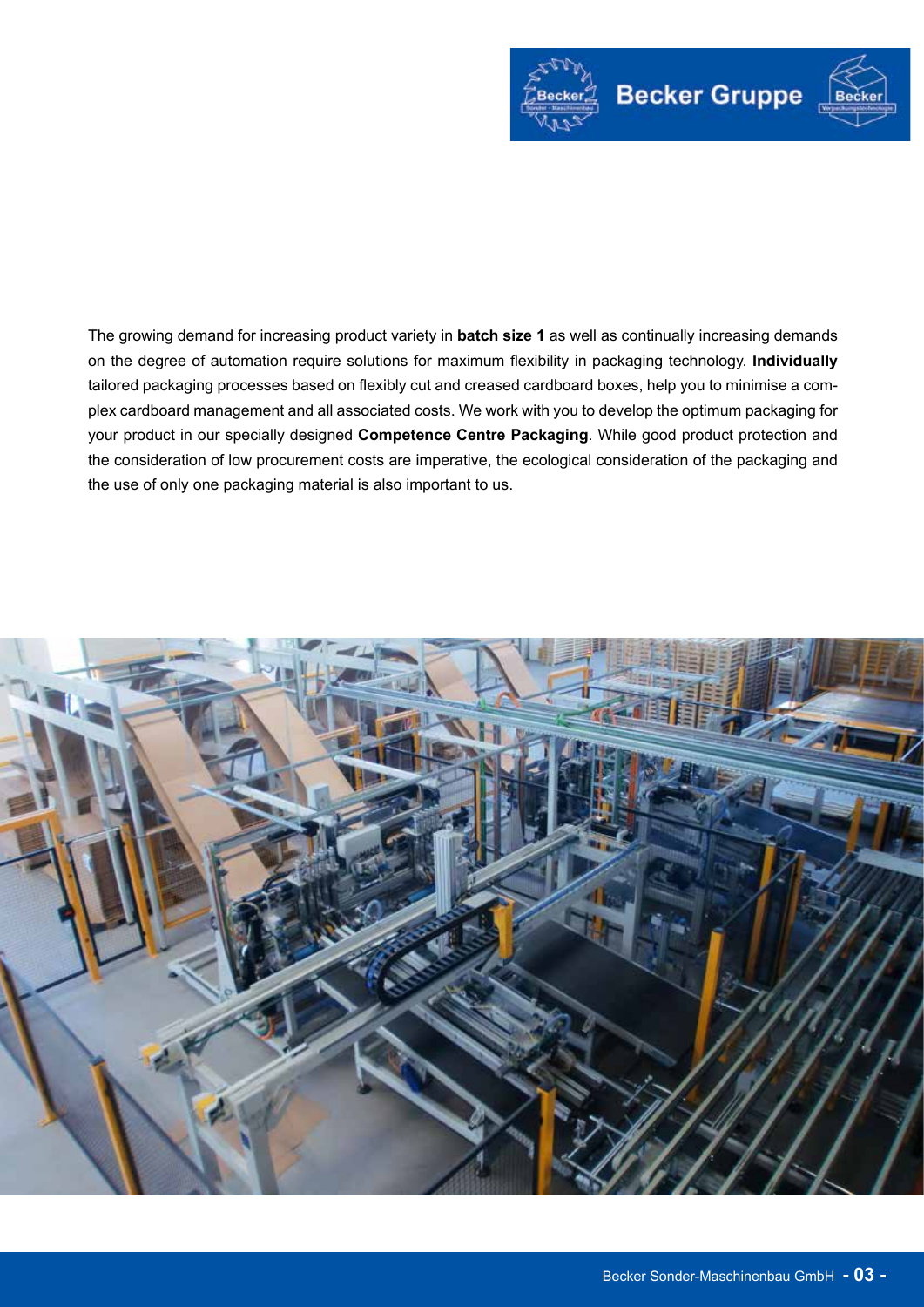### **Intelligent packaging processes 4.0**  Packaging technology re-imagined



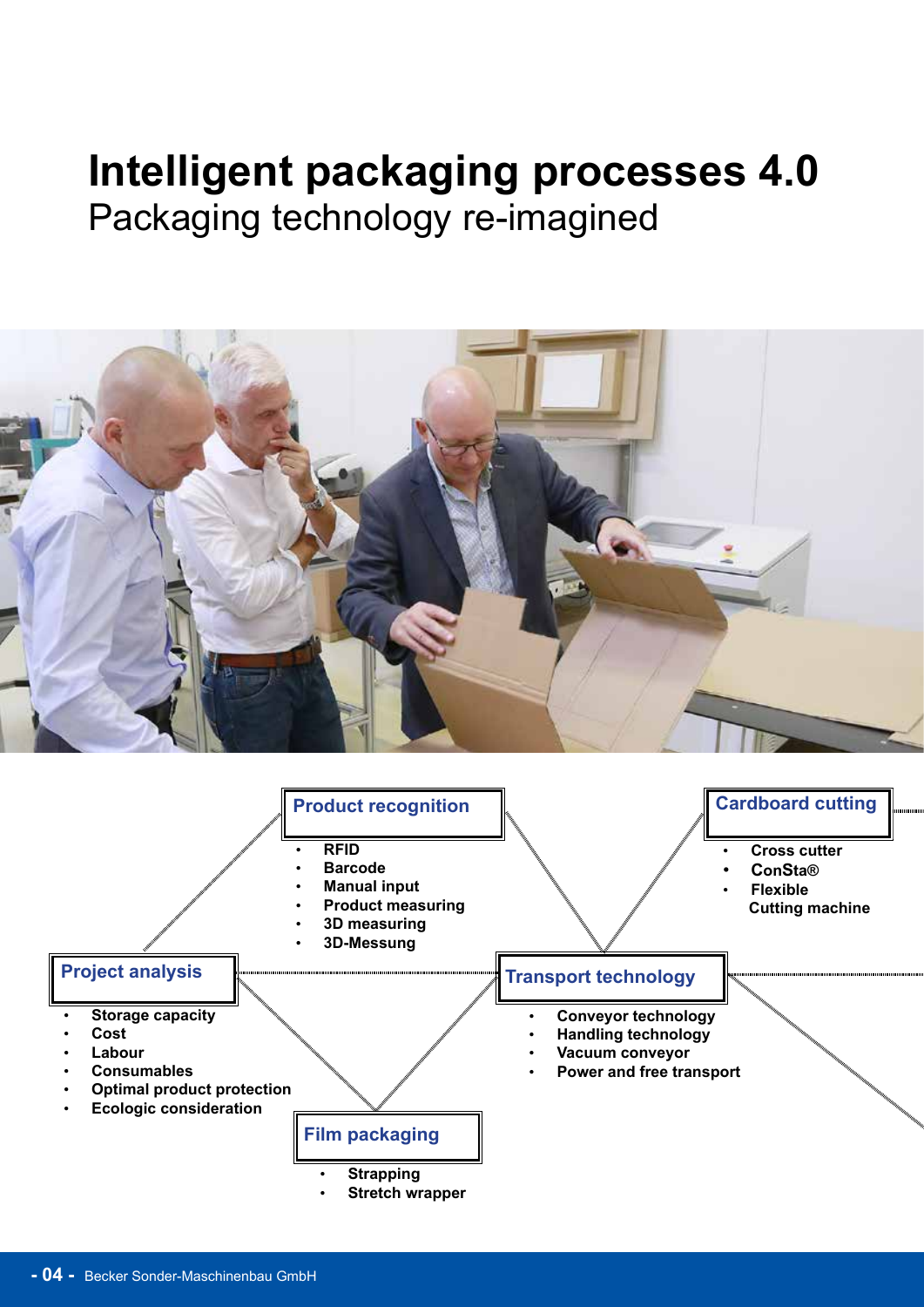

Thanks to years of experience in the packaging sector and the continuously expanding product range, the **Becker Group** offers the right solution for your **specific application**, whether in packaging furniture parts, doors and frames, for the sun protection industry, for printing and textile industry or many other industries. Our focus is not on the sale of **individual packaging machines**. In a holistic approach, together, we look at, analyse and optimise the packaging processes around your product. We use tried and tested machine components for the individual processes, such as cardboard cutting, cardboard construction and sealing. Each machine component is individually adapted to your specific application and the combination of individual steps creates your own **packaging process**. Our consideration of the packaging processes reaches far beyond the field of cardboard packaging. For example, we also deal with transport security, strapping machines, stretch wrappers and automatic edge protection. We are just starting there where others already stop.

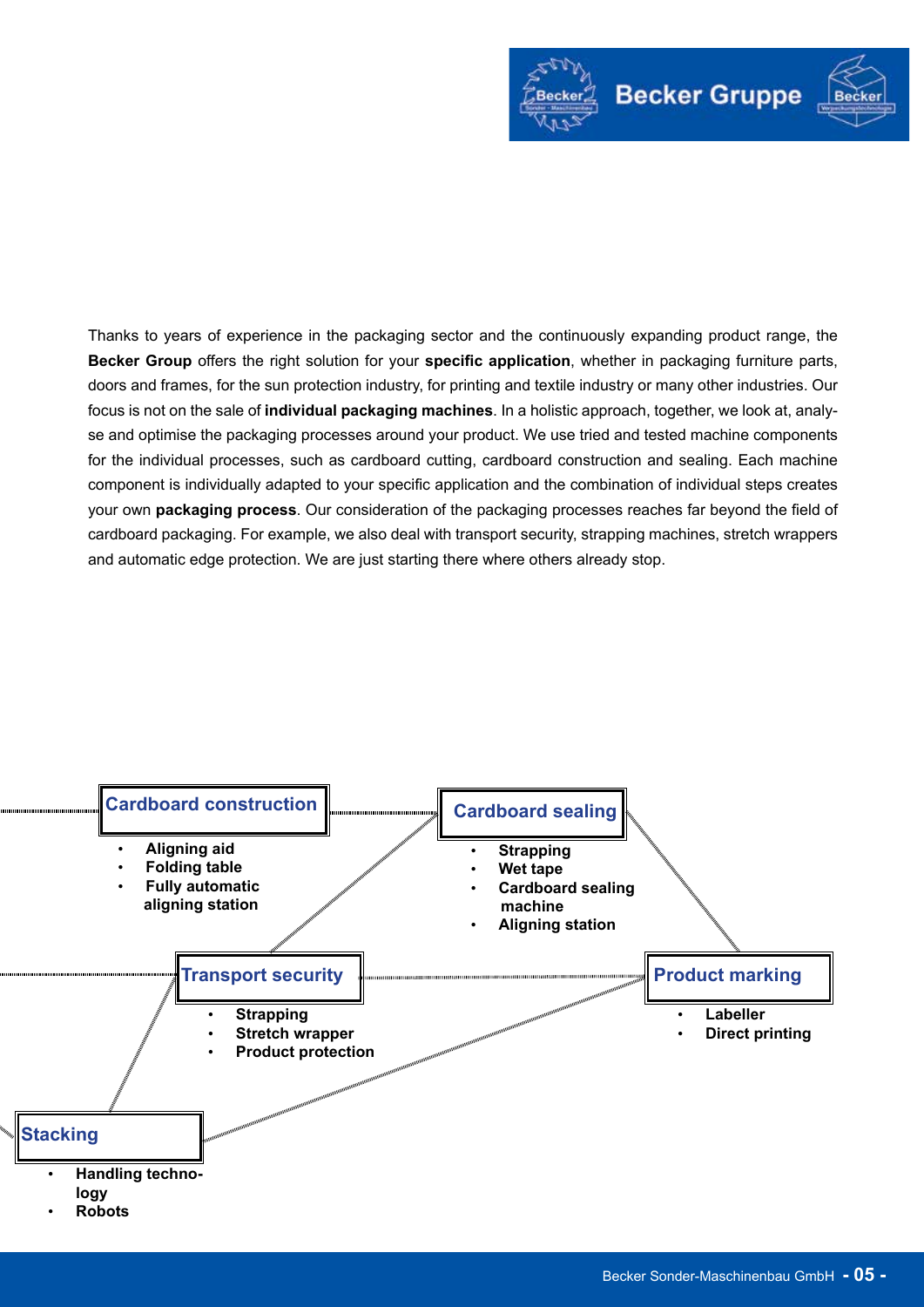### **Variable length packaging** One system - many possibilities

Due to the increasing demand for (partly) **automatic packaging systems** in the sun protection, textile and electrical industries, the Becker Group has developed a series especially for packaging variable length products. Depending on the requirements, the cardboard can be cut to size using continuous cardboard or sheetsusing a cross cutter or the **C**on**S**ta**®** die-cutter. While the cardboard can be grooved or cut longitudinally or transversely with the cross cutter, there is virtually no limit to the creativity in cardboard production using a **C**on**S**ta**®**. Due to the punching principle, radii, slanted or triangular cardboard boxes are no longer a challenge. A part of the series also includes various solutions for erecting and closing the cardboard boxes, starting with a simple erecting aid with a strapping machine up to the motorised folding table with automatic hot gluing. We often add customised solutions, e.g. for workpiece transport, labelling or weighing the products.



#### **Benefits for you**

Flexible production of variable length cuts Individual, product-specific cardboard box design Complex closure geometries due to cardboard punching Processing of all common corrugated cardboard qualities possible Expandable at any time due to its modular structure Easy machine control through intuitive operating concept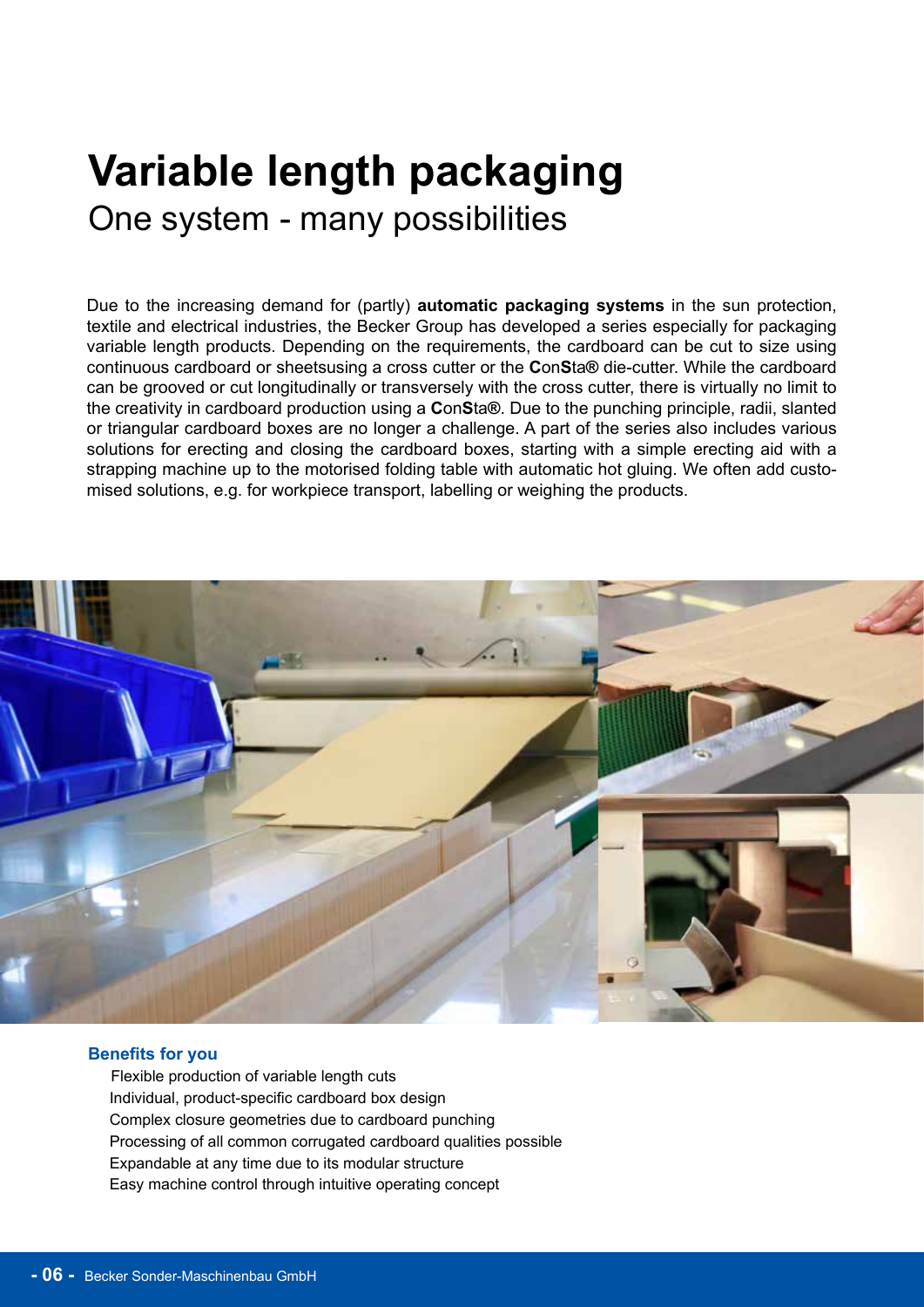

# **Project examples**

**Example of a packaging solution for variable length products**



**Example of variable length packaging for products up to 7,000 mm**

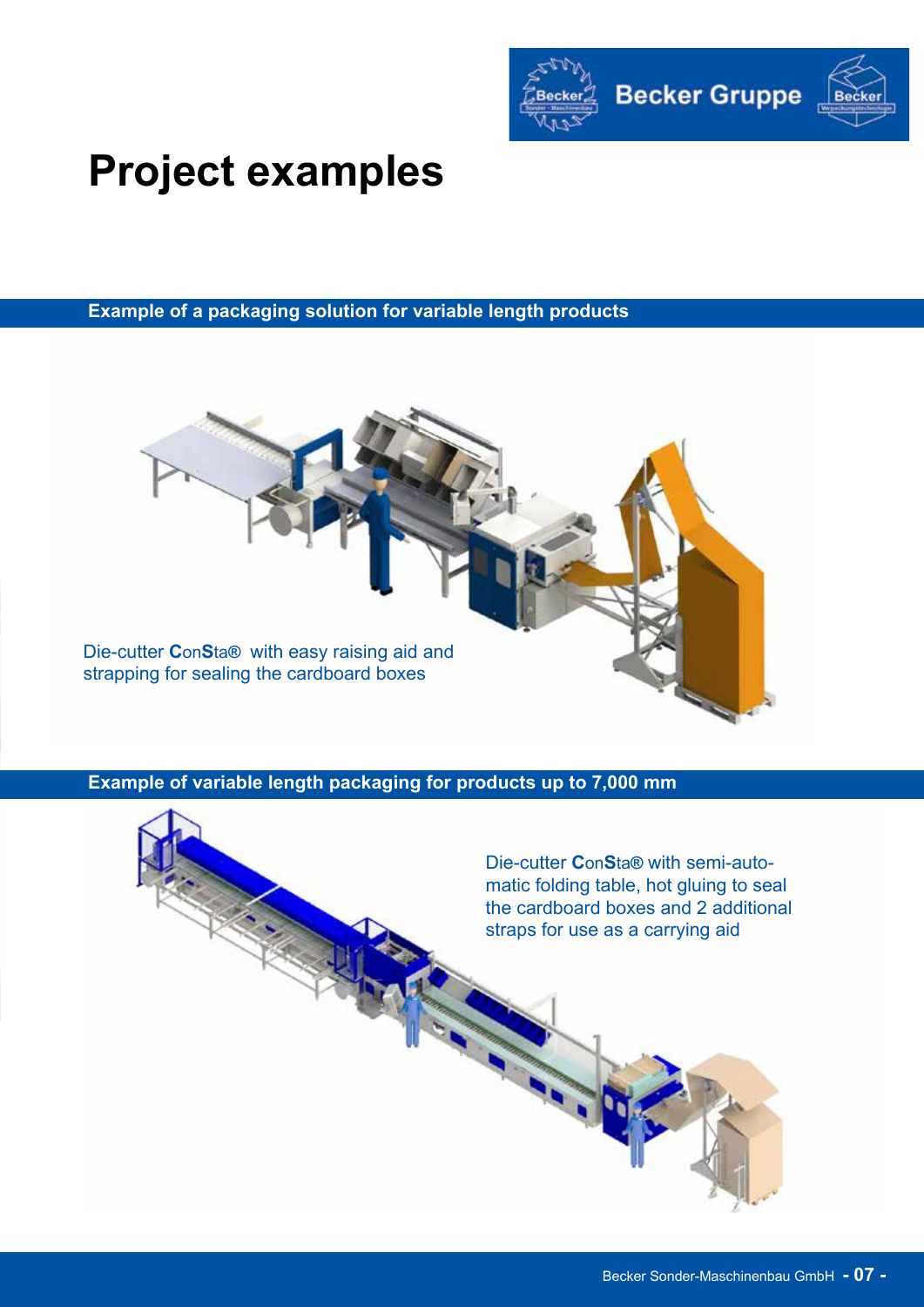### **Cardboard packaging in Fefco 410** The packaging solution for many industries

With cardboard packaging in **Fefco 410**, the Becker Group has created a flexible solution for fully automatic packaging products that vary in their size within **batch size 1**. Up to 3 parts per minute can be packed with a single line. Due to the modular design, the packaging system can of course be gradually extended or individual machine parts exchanged through manual intervention. Following product recognition using a scanner, the **endless cardboard** flexible cut is made using the cardboard quality that is suitable for the product. Our experience in the transport of cardboard blanks, e.g. under the hall ceiling or from one hall level to another, make it possible to place the **cutting machine** in accordance with customer requirements. After the combination of the cardboard box and the product, it is erected fully automatically in batch size 1 and sealed. Finally, the packaged product is labelled by a labeller or through direct printing on the finished cardboard box before it is then automatically stacked.



#### **Benefits for you**

 Highly flexible cardboard box cut in batch size 1 Automatic product recognition Various interface solutions for customer systems Low error rate due to fully automatic process Packing up to 3 parts per minute on one line Increase of the cycle rate through further system parts possible Due to its high flexibility, it can be used in almost all sectors with (almost) rectangular parts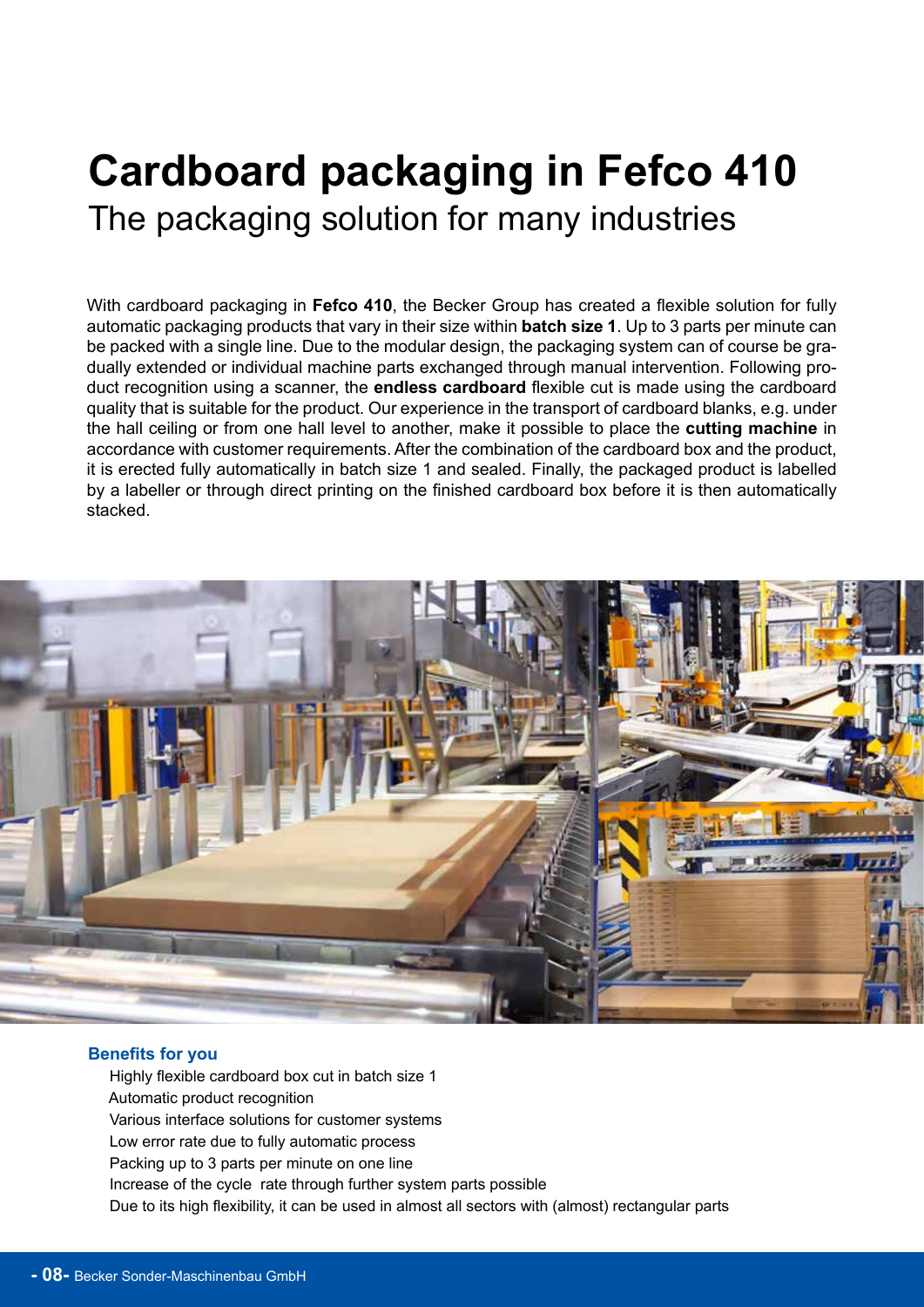

# **Project examples**

**Example of fully automatic cardboard box packaging in batch size 1**



**Example of cardboard packaging with manual loading of the parts**

Cardboard cutting and transport on the second level (not shown), automatic erecting unit and manual loading of the parts as well as of the polystyrene cut to batch size 1

Automatic cardboard box sealing with special function for defective parts, labelling and intelligent, ready to ship stacking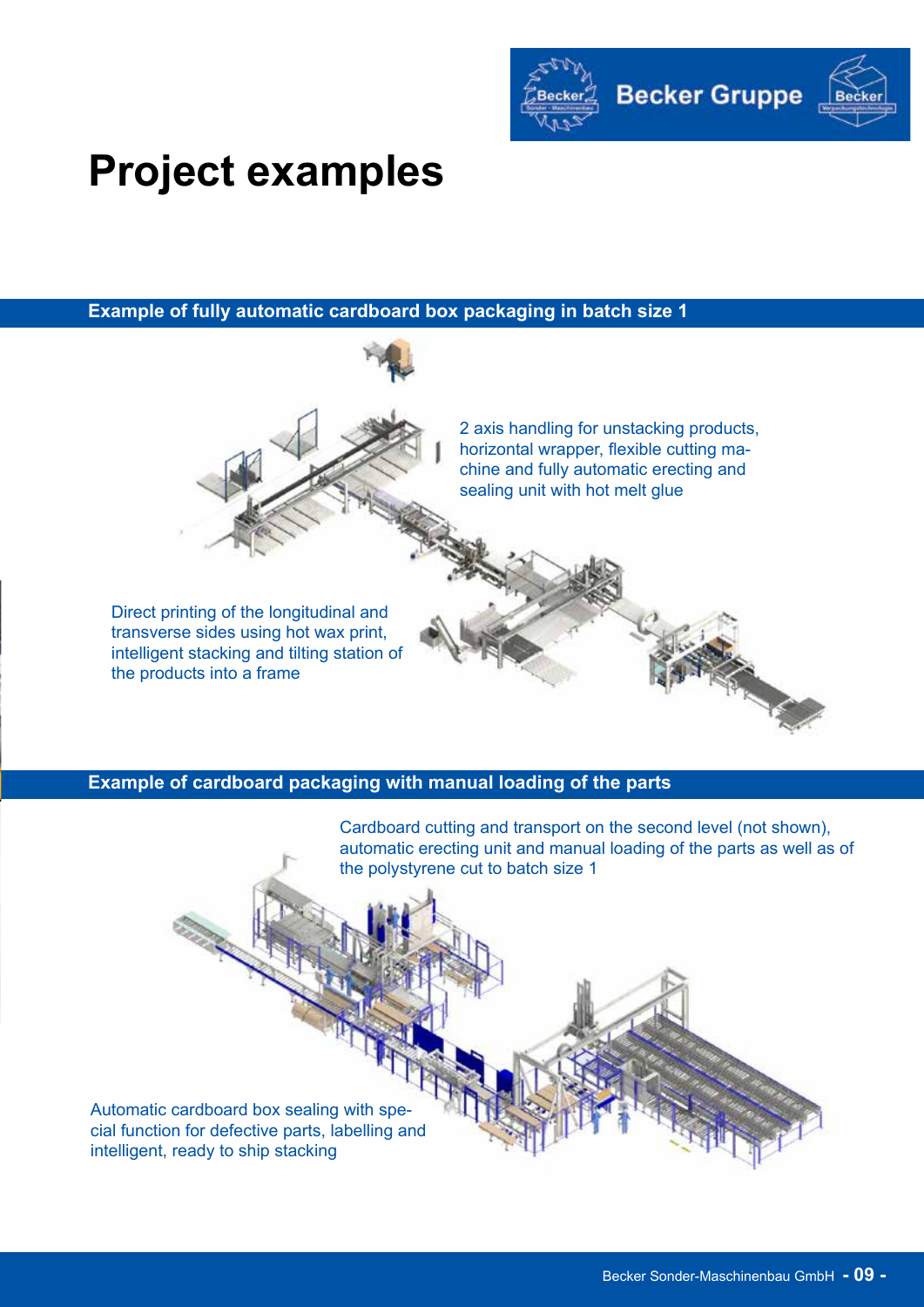### **Edge protection made of cardboard** Highest performance with batch size 1

When it comes to protecting the sides or corners of products, Becker edge protection systems are used. Whether for furniture or kitchen parts and fronts, for worktops, doors or in other areas, together we will develop the **perfect protection** for your product. By using wood, soft fibre and honeycomb panels in combination with cardboard packaging cut to **batch size 1**, we do not only focus on costeffectiveness but also the production and later disposal of the packaging and therefore the environment. Cycle rates of up to 6 parts per minute can be achieved due to the usually very simple cut with grooves on only one plane and through the use of a cross cutter. Depending on the application, the protection is first moulded and then applied, or moulded directly around the product in the cycle. A **specially developed adhesive** allows the direct application of protection to both the product and to a previously shrink wrapped product. The edge protection can be removed without damaging the film or the surface of the product.



#### **Benefits for you**

 High cycle performance of up to 6 parts per minute through application of the protection in the cycle Additional increase of the cycle rate through further system parts Specially designed solutions for better protection of edges and corners High economic efficiency through selective product protection Use of a special adhesive for easy removal of the protection from the product or film Various interface solutions for customer systems Possible packaging solution even for very flat parts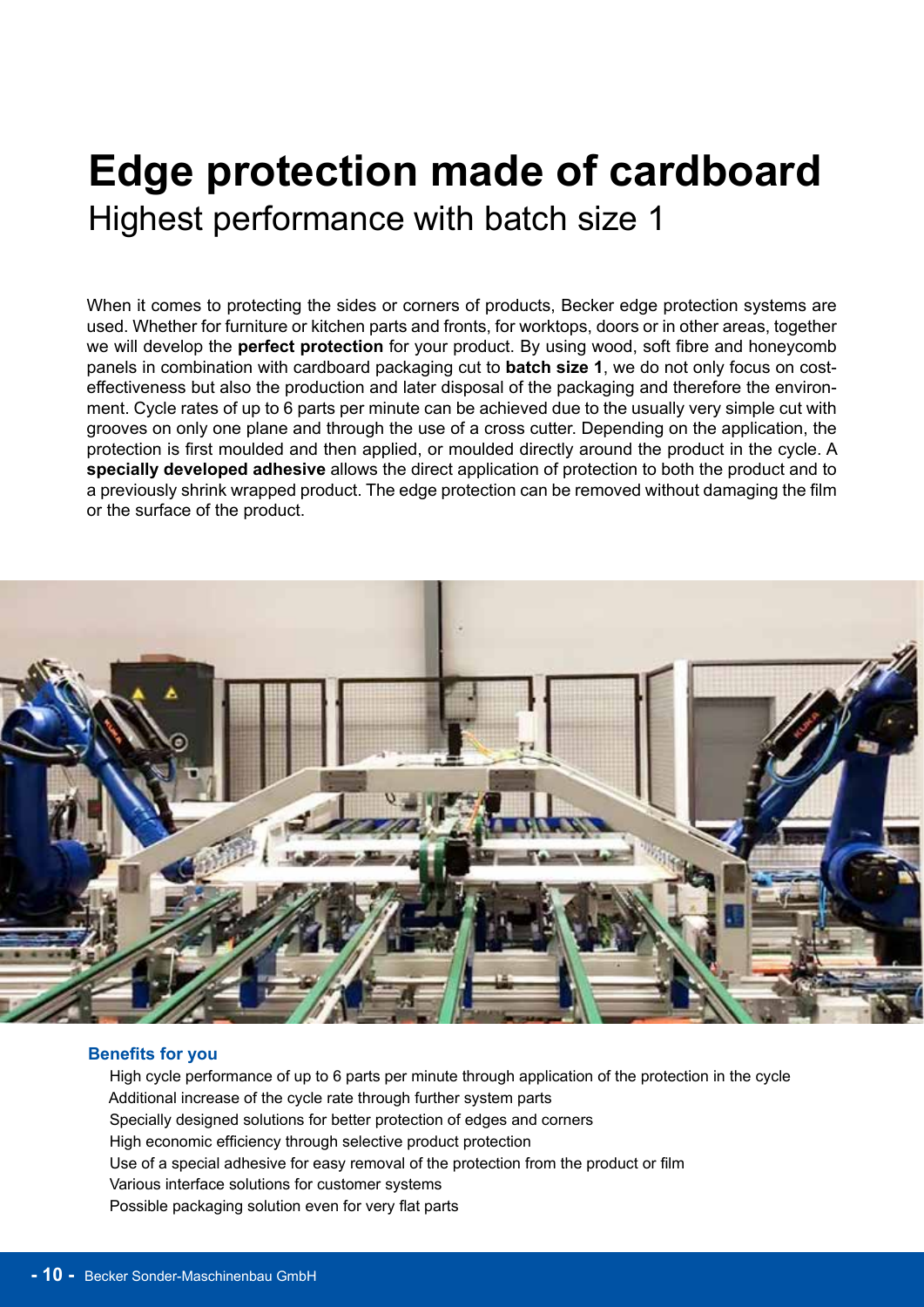

# **Project examples**

#### **Example of edge protection packaging for flat**



#### **Example of edge protection packaging for shrink wrapped parts**

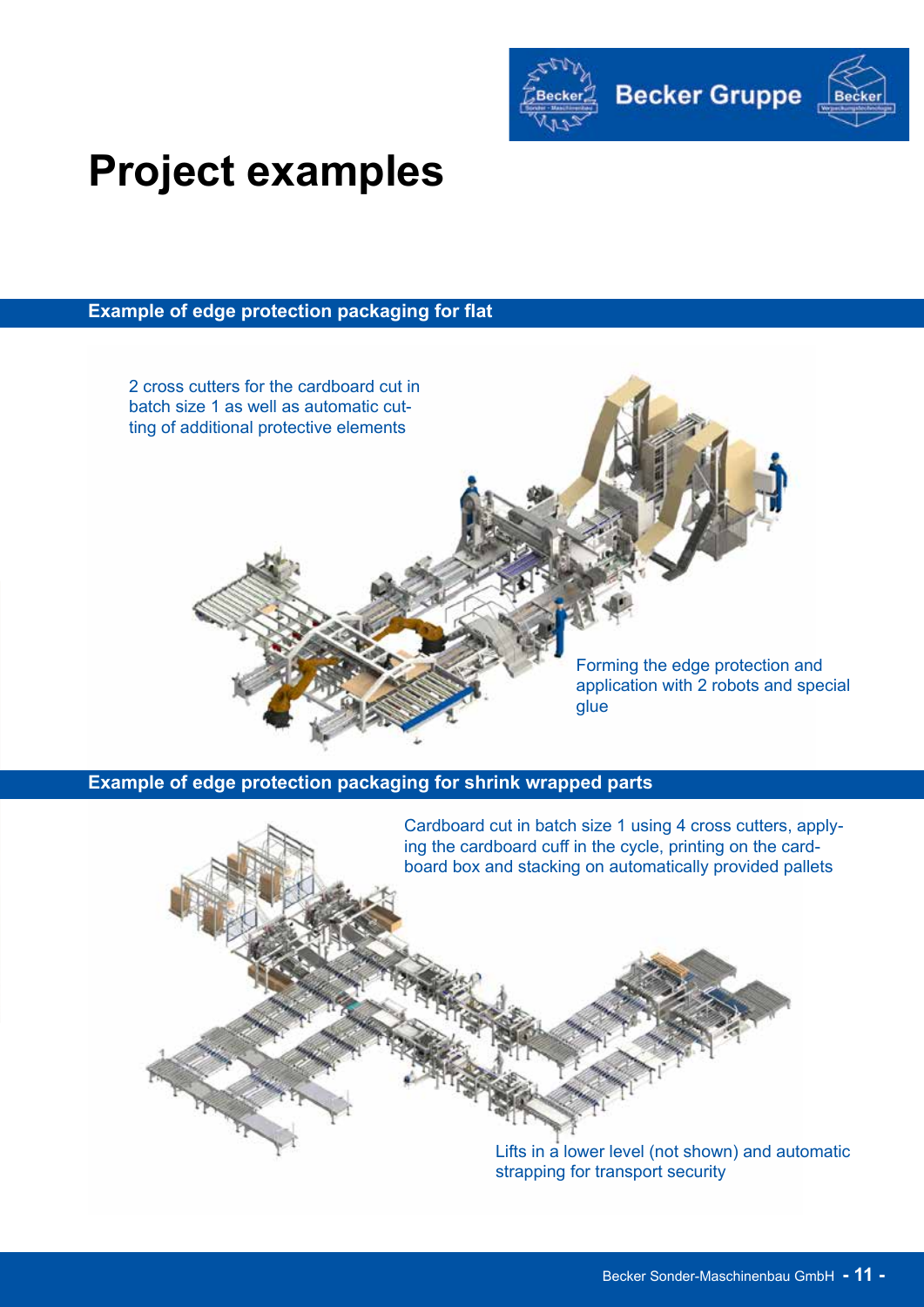### **Flat parts packaging**  The innovation in batch size 1 packaging

While in the past, very flat products were only packaged in solid board with pre-cut blanks due to the complexity and often very high demands on the cycle rate, **Becker flat part packaging** now offers an innovative solution. Depending on the desired performance, the cardboard boxes are cut flexibly with 1 or 2 cutting machines. The products can now be placed on the cardboard manually or fully automatically. The newly developed erecting unit forms the heart of the packaging systems and even enables the packaging of **disassembled furniture in batch size 1**. After the erecting process, the cardboard boxes are sealed automatically. Of course, like all other **Becker packaging** systems, the flat part packaging can be easily combined with other components such as cardboard box stacking, labelling or automatic product recognition. In the furniture and kitchen industry packaging often takes place followinghighly flexible Becker saws.



#### **Benefits for you**

 Unique solution for packaging flat parts in solid cardboard Can be used for batch size 1 production as well as for small batches Very high cycle performance possible due to the parallel use of several cutting machines All common corrugated cardboard types possible Can be combined with other products of the Becker packaging family Reduced storage costs by cutting from continuous cardboard Cost reduction in cardboard box management

j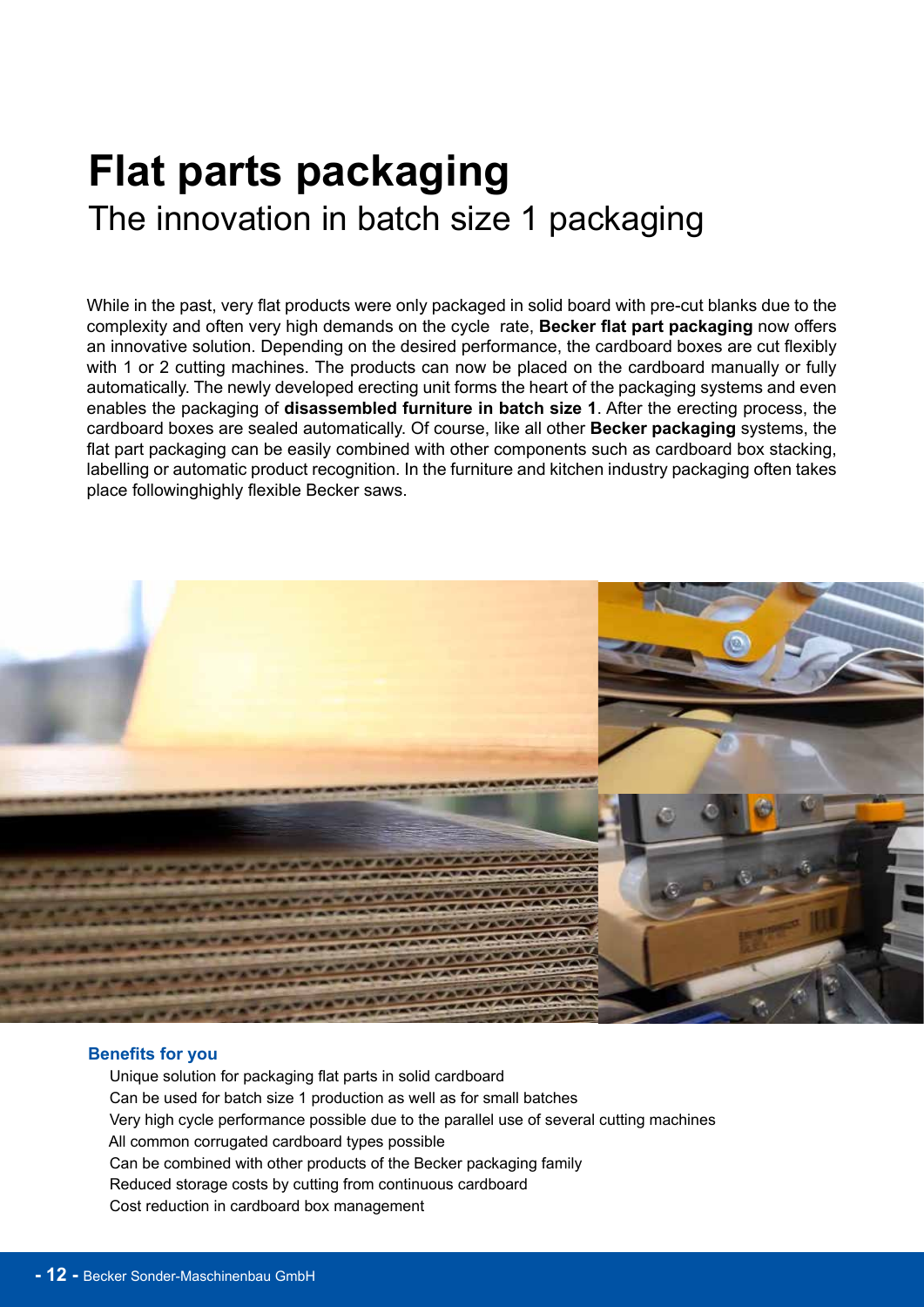

# **Competence Centre Packaging**

We listen, understand and solve



The **Competence Centre Packaging** is a result of our philosophy of providing complete solutions from a single source. Our aim is to holistically advise our customers on packaging issues. Together with you, we begin by developing the perfect packaging for your product. For this purpose, state-ofthe-art machines for the flexible cardboard cutting are available in our newly opened 700 m² centre for innovative packaging processes. The first creative workshops are usually followed by the production of sample cardboard boxes and independent drop tests or shipping tests with the packaged products.

While others stop consulting at the cutting machine, we then really start our creative process. Our goal is not to sell single machines, but to develop holistic solutions. Together, we will think about filling, erecting or sealing the cardboard boxes.

However, our packaging expertise does not end with cardboard packaging. We are also your partner for strapping technology, stretch winder or product protection in transport security and many more. In addition, we would be happy to assist you in finding the consumables for your packaging system or we can offer them directly.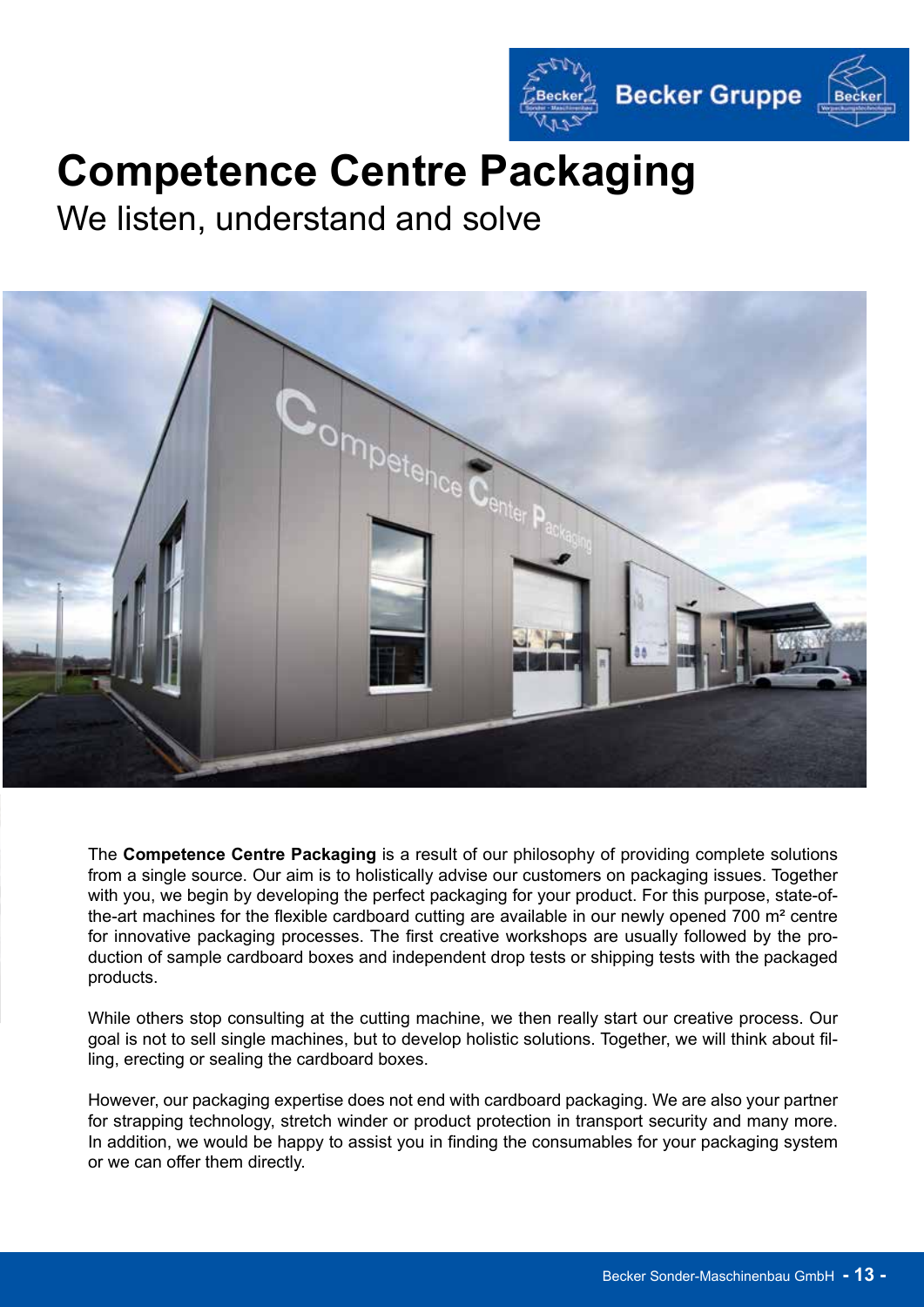# **Individual operating concepts**

We set standards in the packaging sector



The constantly growing demands on the degree of automation, the networking of many different plant components and the individualisation of production steps, summarised under the term Industry 4.0, require a corresponding visualisation. In addition to a simple and clear operation, this visualisation gives the plant operator the opportunity to retrieve information or to influence functionalities at any time,. Our customers appreciate our long-standing optimised standards in the Becker operating concept as well as the opportunity to contribute their own individual wishes.

Spanning from electrical control panel design and machine wiring up to software engineering, with the Becker Group you also get everything from a single source in the electrical sector. With our wideranging software department and knowledge in both PLC and NC-based control with Siemens or Beckhoff, the customers decide what they get.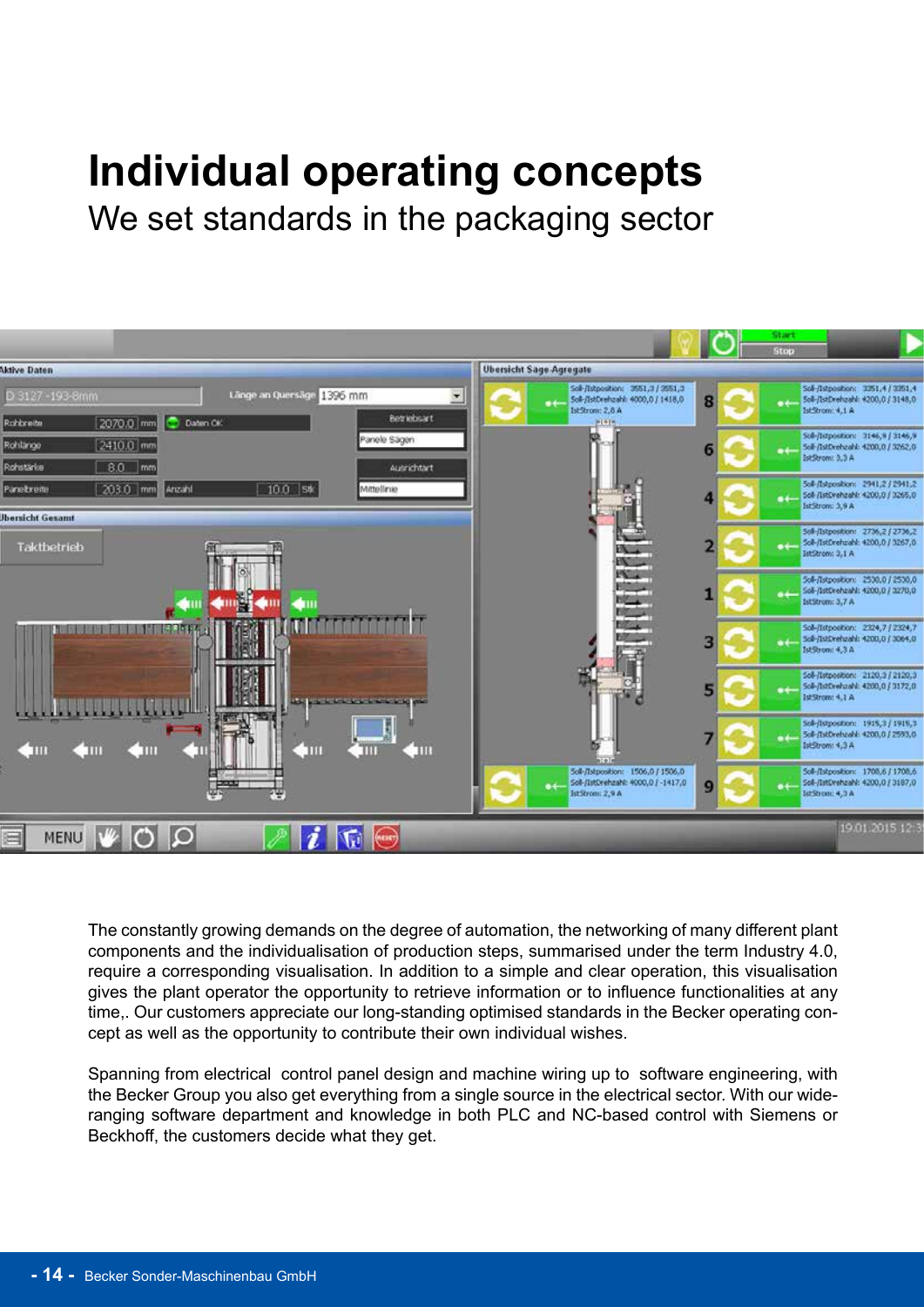

### **Becker Service**  We make sure that your machine is running

Our professional service is defined by easy accessibility, quick availability of personnel and spare parts, competent emergency assistance as well as efficient remote maintenance of complex machines and systems. High quality maintenance and inspections by our well-trained service technicians as well as uncomplicated support for machine extensions and machine relocations are regarded as a matter of course.

Benefit from our extensive range of services. We are always there for you: We offer the supply of spare parts, service at your site, our telephone hotline, and an online service. We are happy to create an individual service concept for you.